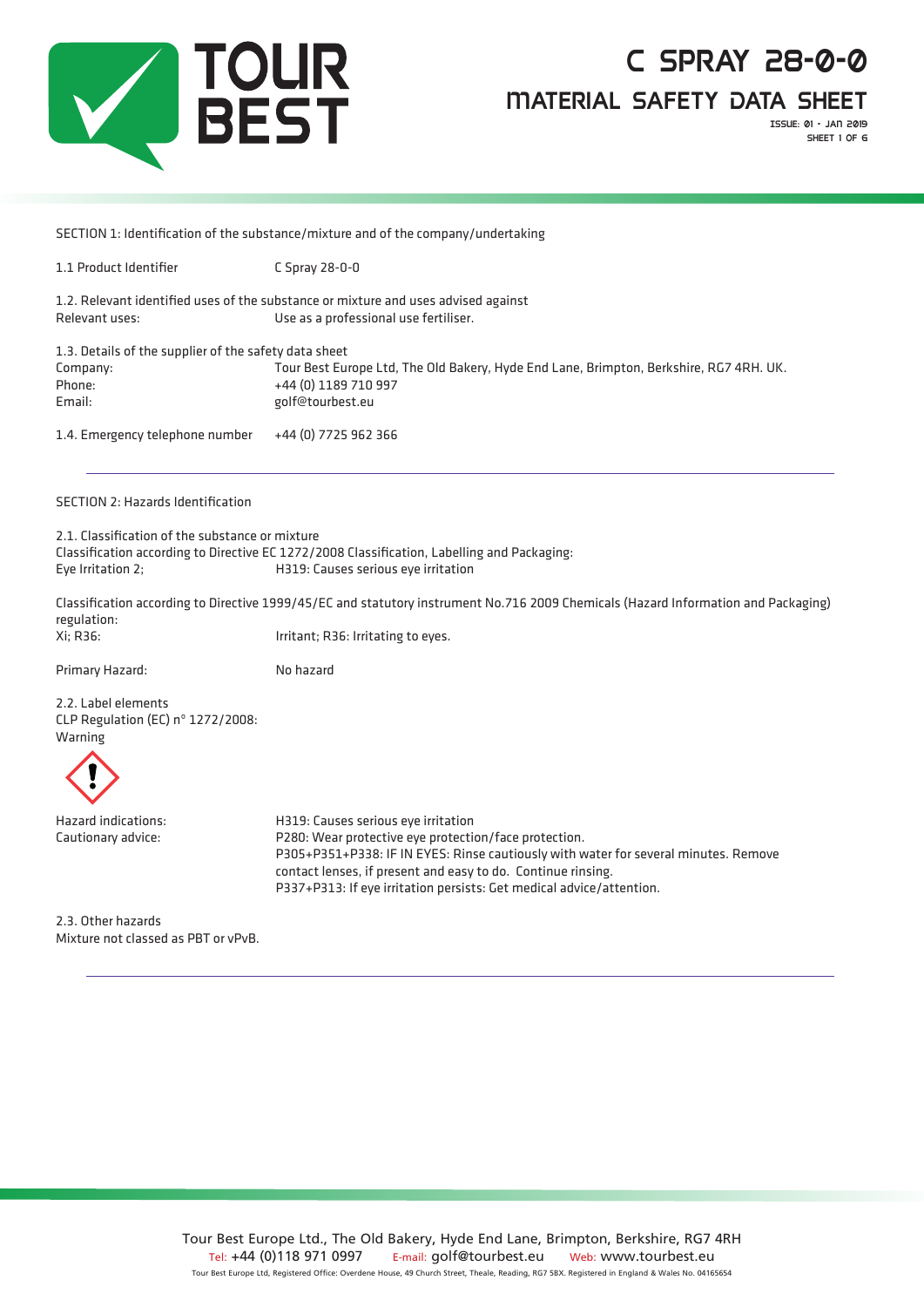

Material Safety Data Sheet

Issue: 01 - jan 2019 SHEET 2 OF 6

#### SECTION 3: Composition/Information on Ingredients Hazardous components:

| Chemical Name    | CAS-No./EINECS-<br>No.         | REACH number              | Symbol(s)                                                 | R-phrase(s)                                                         | Concentrations [%] |
|------------------|--------------------------------|---------------------------|-----------------------------------------------------------|---------------------------------------------------------------------|--------------------|
| Ammonium nitrate | $6484 - 52 - 2 /$<br>229-347-8 | 01-2119490981-27-<br>0020 | According to<br>1272/2008:<br>GHS03<br>GHS07              | According to<br>1272/2008:<br>Ox. Sol. 3; H272<br>Eye irrit.2; H319 | $\geq 10 - < 45$   |
|                  |                                |                           | According to<br>67/548/EEC:<br>OXIDISING<br>Xi - IRRITANT | According to<br>67/548/EEC:<br>R8, R36                              |                    |

The full hazard information for individual components if not displayed in section 2 or 3 are displayed in Section 16.

#### SECTION 4: First-Aid Measures

4.1. Description of first aid measures

By inhalation: Remove from source of exposure to fresh air; seek medical attention. By skin contact: Drench immediately with water. Remove any contaminated clothing and launder before re-use. Seek medical attention if symptoms persist or develop. By eye contact: Rinse cautiously for several minutes, Remove contact lenses, if present and easy to do, rinse with clean water for 15 minutes. Seek medical attention if symptoms persist or develop. By consumption: Do not induce vomiting. Wash out mouth with water and give water to drink. Obtain medical attention immediately.

4.2. Most important symptoms and effects, both acute and delayed Information not available.

4.3. Indication of any immediate medical attention and special treatment needed Information not available.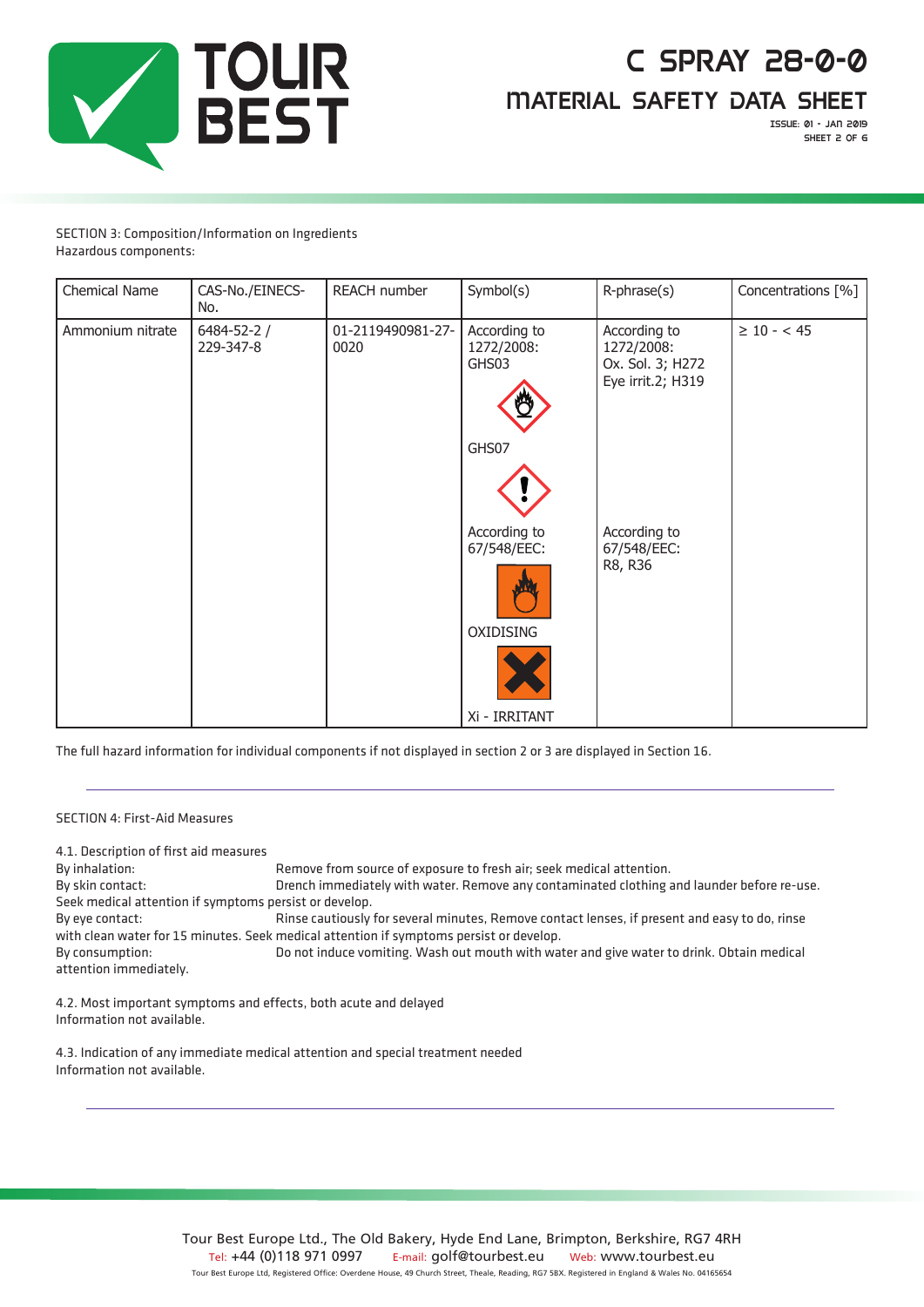

Material Safety Data Sheet

Issue: 01 - jan 2019 SHEET 3 OF 6

#### SECTION 5: Fire-Fighting Measures

5.1. Extinguishing media

Use Foam, carbon dioxide, dry powder, sand. The mixture is not classified as flammable as such extinguishing media should also be chosen as appropriate for surrounding materials.

5.2. Special hazards arising from the substance or mixture Possible irritant fumes arising from combustion.

5.3. Advice for fire-fighters

Cool down containers/equipment exposed to heat with a water spray. Contain spread of extinguishing fluids (these fluids may be hazardous for the environment). Wear complete protective clothing and self-contained breathing apparatus

SECTION 6: Accidental Release Measures

6.1. Personal precautions, protective equipment and emergency procedures

The following precautions are considered to be good practice when using any chemicals irrespective of their classification unless otherwise specified.

Use personal protective equipment: appropriate coveralls and gloves

eye/face protection appropriate respirator

Avoid contact with skin and eyes

6.2. Environmental precautions

Do not allow to enter storm drains or water courses. If this product enters a water course or a sewer (including via contaminated soil & vegetation) in large quantities contact local water authority and inform the Environment Agency.

6.3. Methods and material for containment and cleaning up

Sweep avoiding generating dust into labelled containers for recovery or contact specialist waste disposal contractor.

6.4. Reference to other sections No reference necessary.

SECTION 7: Handling and Storage

7.1. Precautions for safe handling Avoid contact with skin and eyes. Wash Hands thoroughly after handling Do not eat, drink or smoke when using this product. remove contaminated clothing and protective equipment before entering eating areas.

7.2. Conditions for safe storage, including any incompatibilities Store in a cool dry atmosphere, in original labelled containers. Refer to manufacturer for maximum safe stacking height. Keep away from heat sources, combustible materials.

7.3. Specific end use(s) No specific information available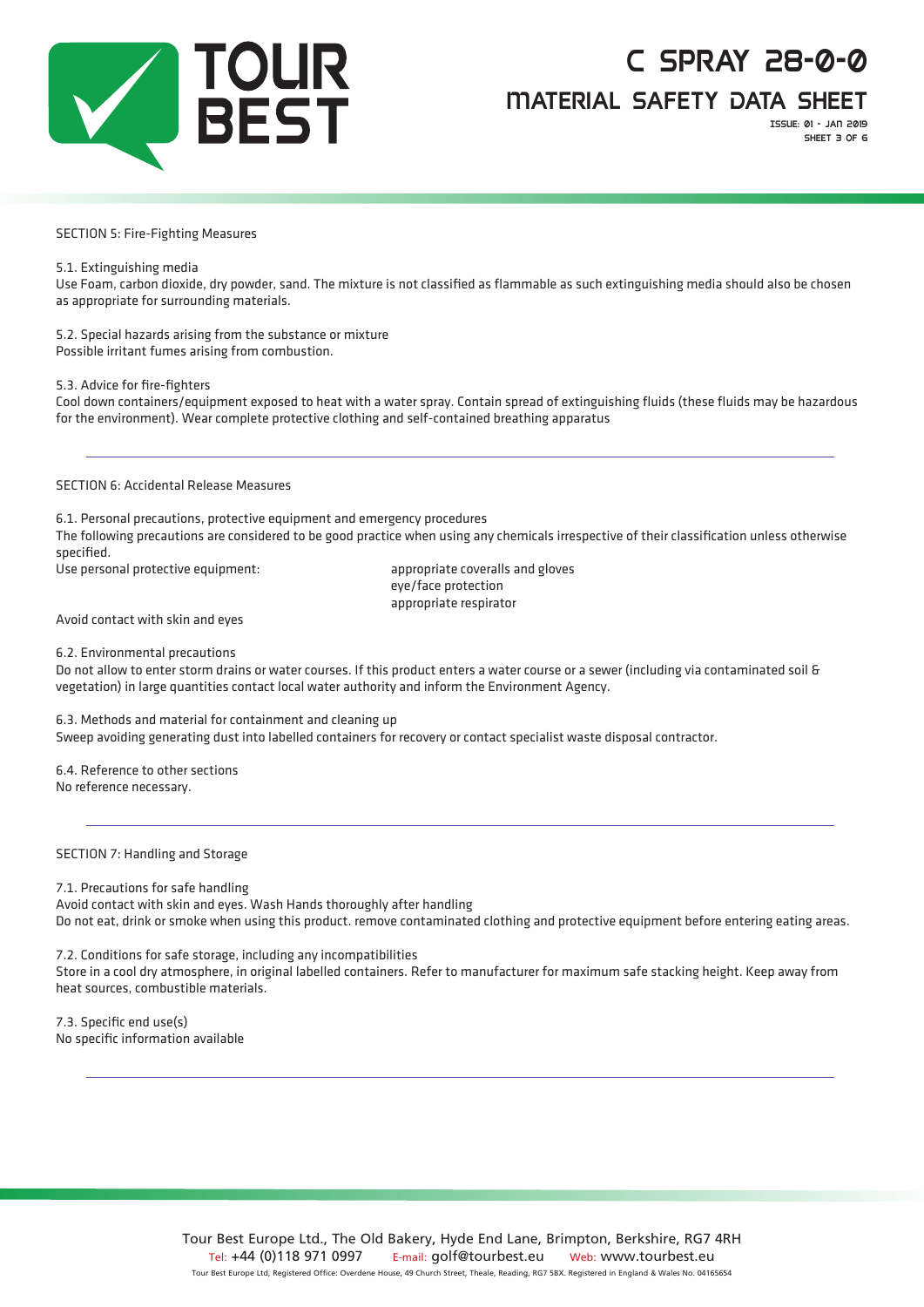

Material Safety Data Sheet

Issue: 01 - jan 2019 SHEET 4 OF 6

#### SECTION 8: Exposure Controls/Personal Protection

#### 8.1. Control parameters

Information not specified

DNEL:

| <b>DNEL</b>                                               | Oral | Inhalation             | Dermal                    |
|-----------------------------------------------------------|------|------------------------|---------------------------|
| Industry - Long Term - Systemic effects                   |      | 37.6 mg/m <sup>3</sup> | $21.3 \text{ mg/kg}$ bw/d |
| Consumer - Long Term - Systemic effects   12.8 mg/kg bw/d |      | 11.1 mg/m <sup>3</sup> | $\vert$ 12.8 mg/kg bw/d   |

8.2. Exposure controls

Goggles – Eye Protection : goggles/face shield to BS EN166. Gloves – BS EN374 – chemical protection. Respirators – BS approved protection device with P3 filter.

#### SECTION 9: Physical and Chemical Properties

| 9.1. Information on basic physical and chemical properties |                           |
|------------------------------------------------------------|---------------------------|
| Appearance:                                                | Liauid                    |
| Odour:                                                     | Information not specified |
| pH:                                                        | $7.0 - 8.0$               |
| Melting point/freezing:                                    | Information not specified |
| Specific gravity:                                          | $1.22 \pm 0.02$           |
| Solubility(ies):                                           | Information not specified |

9.2. Other information No other relevant information available.

SECTION 10: Stability and Reactivity

10.1. Reactivity Unknown.

10.2. Chemical stability Stable under normal conditions of use.

10.3. Possibility of hazardous reactions Information not available.

10.4. Conditions to avoid Extremes of temperature.

10.5. Incompatible materials None Known.

10.6. Hazardous decomposition products Possible Irritant fumes.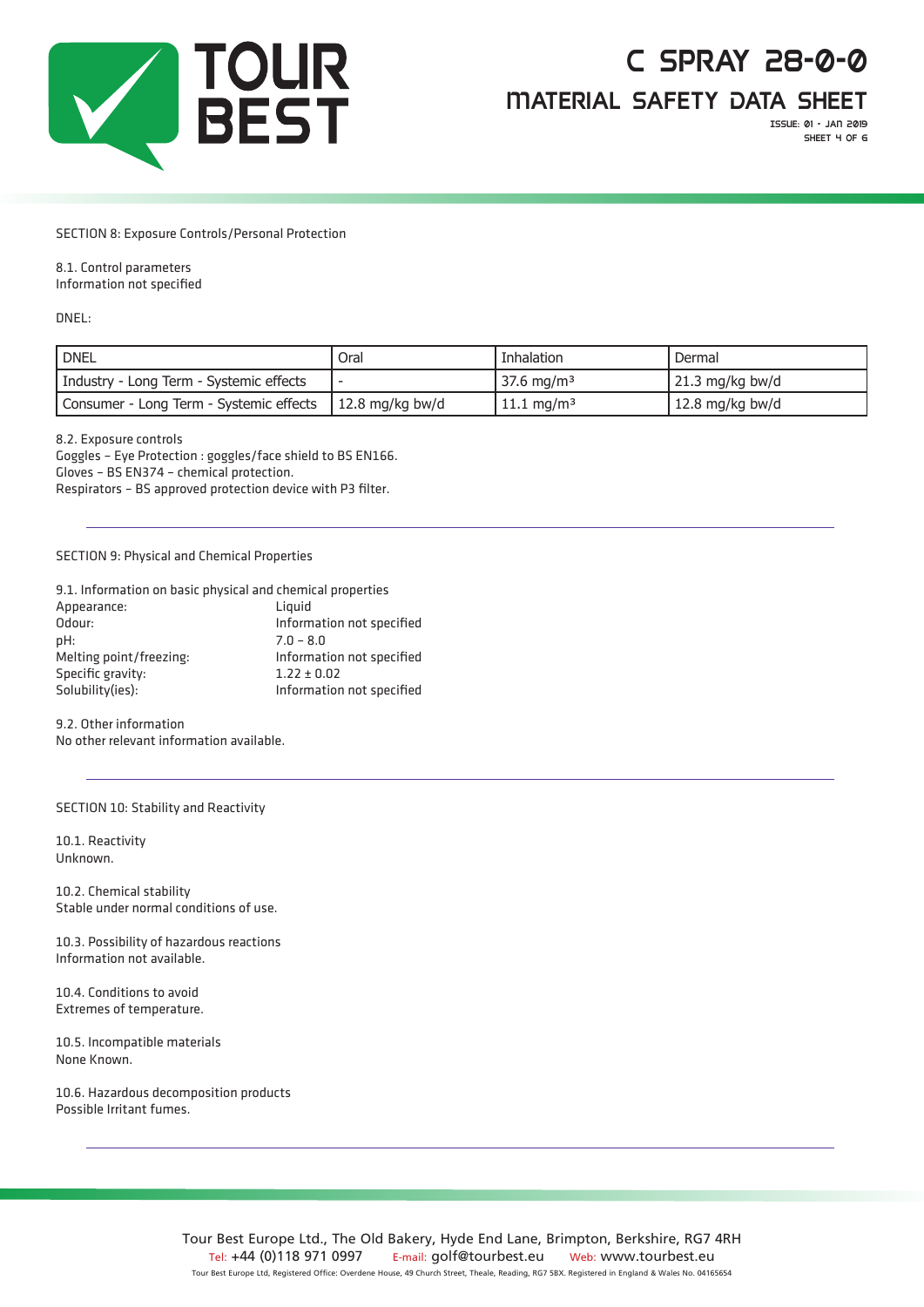

Material Safety Data Sheet

Issue: 01 - jan 2019 SHEET 5 OF 6

#### SECTION 11: Toxicological Information

11.1. Information on toxicological effects

The mixture has not been assessed for toxicological effects, the mixture classification is given in section 2 based on individual component contents. Individual component hazards are given in section 3.

| Toxicological information on hazardous ingredients: |                                                                                          |                                                                                                                                                                                                       |  |
|-----------------------------------------------------|------------------------------------------------------------------------------------------|-------------------------------------------------------------------------------------------------------------------------------------------------------------------------------------------------------|--|
| Ammonium nitrate:                                   | Acute toxicity:                                                                          | Ingestion Low acute toxicity. LD50(rat) > 5000 mg/kg bw/d.<br>Inhalation Unlikely route of exposure.<br>Skin Contact Low acute toxicity. LD50(rat): 2950 mg/kg bw.<br>Eye Contact Low acute toxicity. |  |
| Skin corrosion/irritation:                          | Non-irritant.                                                                            |                                                                                                                                                                                                       |  |
| Serious eye damage/irritation:                      | Eye Irrit. 2; Causes serious eye irritation.                                             |                                                                                                                                                                                                       |  |
| Respiratory or skin sensitization:                  | It is not a skin sensitiser.                                                             |                                                                                                                                                                                                       |  |
| Mutagenicity:                                       | There is no evidence of mutagenic potential.                                             |                                                                                                                                                                                                       |  |
| Carcinogenicity:                                    | No evidence of carcinogenicity.                                                          |                                                                                                                                                                                                       |  |
| Reproductive toxicity:                              | Not classified. NOAEL $\geq$ 1500 mg/kg bw/d.                                            |                                                                                                                                                                                                       |  |
| STOT - single exposure:                             | No data. Not classified.                                                                 |                                                                                                                                                                                                       |  |
| STOT - repeated exposure:<br>Aspiration hazard:     | NOAEL: 256 mg/kg bw/d [Chronic, (rat)]. Chronic effects are unlikely.<br>Not classified. |                                                                                                                                                                                                       |  |
|                                                     |                                                                                          |                                                                                                                                                                                                       |  |

11.2. Other Information None.

SECTION 12: Ecological Information

12.1. Toxicity

Mixture Classified as Not Toxic to the environment in accordance with the Dangerous Preparations Directive 1999/45/EC.

Components: Ammonium Nitrate: Toxicity to fish: LC50: > 100 mg/l, 96 h, Fish Toxicity to daphnia and other aquatic invertebrates.: EC50: 490 mg/l, 48 h, Daphnia; LC50: 490 mg/l

Toxicity to algae: EC50: 1.700 mg/l, 10 d, Selenastrum capricornutum (green algae)

12.2. Persistence and degradability Readily biodegradable

12.3. Bioaccumulative potential Not available

12.4. Mobility in soil Not available

12.5. Results of PBT and vPvB assessment Not classified

12.6. Other adverse effects Not described